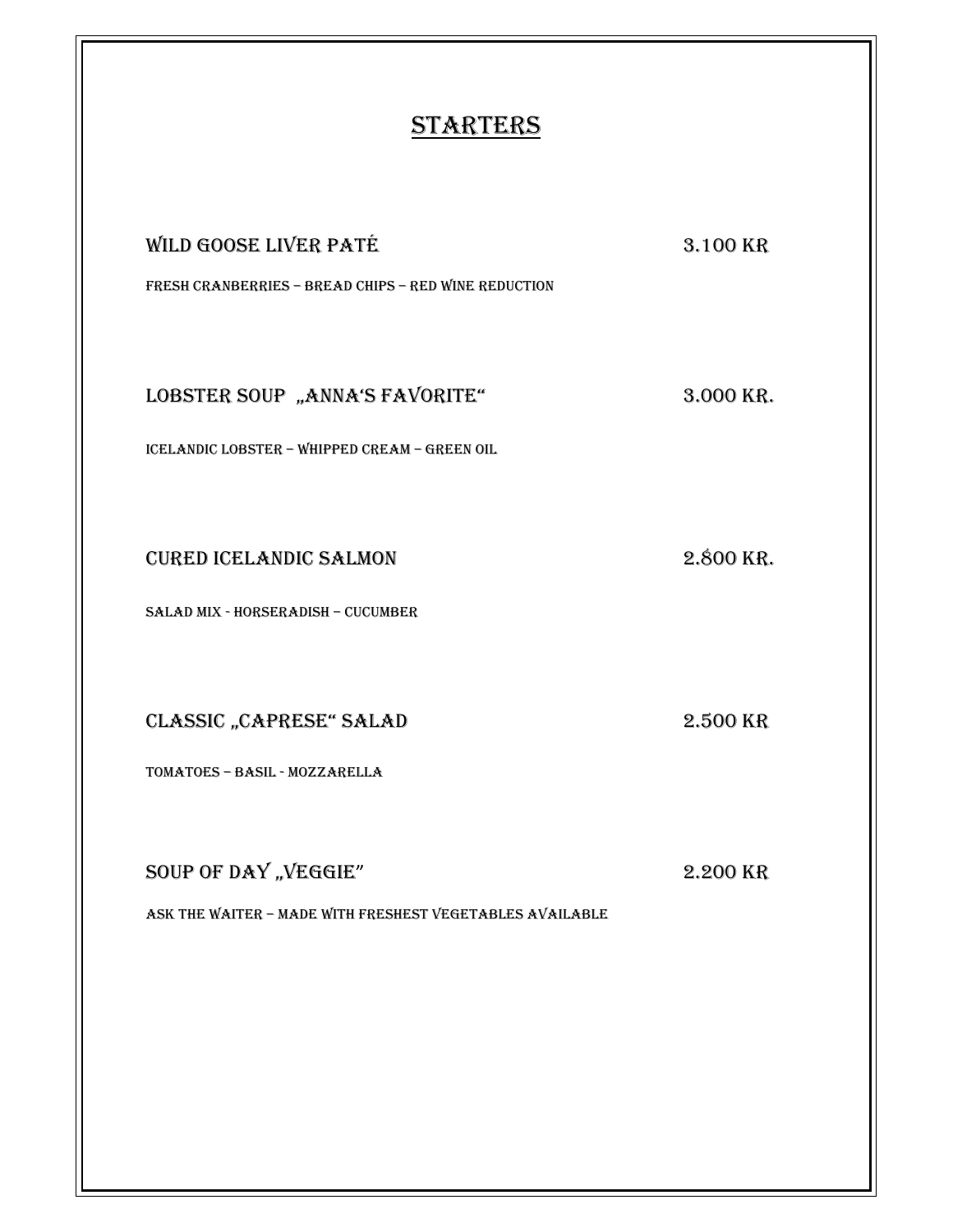## **MAIN COURSES**

| COD "FISHERMAN'S FAVORITE"<br><b>CRUSHED POTATOES - LEEK &amp; DILL SAUCE</b>                 | 5.200 KR. |
|-----------------------------------------------------------------------------------------------|-----------|
| LOCAL MOUNTAIN LAMB, "FILLÉ"<br>SOUR CABBAGE - LAMB CROQUETTE - RED WINE SAUCE                | 6.700 KR. |
| CHUCK BURGER "GOURMET" 150 GR.<br>SALAD MIX - BACON & ONION JAM - TOMATOES - MANGO MAYONNAISE | 3.700 KR. |
| <b>HORSE FILLÉ STEAK</b><br>POMME PURÉE - ONION - HORSERADISH & PARMESAN SAUCE                | 5.900 KR. |
| VEGETARIAN COURSE OF THE DAY<br><b>ASK THE WAITER</b>                                         | 4.900 KR. |
| PASTA AGLIO E OLIO WITH LOBSTER<br><b>LOBSTER - PARMESAN</b>                                  | 5.300 KR  |
| SPECIAL COURSE OF THE DAY<br><b>CHECK THE BOARD</b>                                           | 4.500 KR. |
|                                                                                               |           |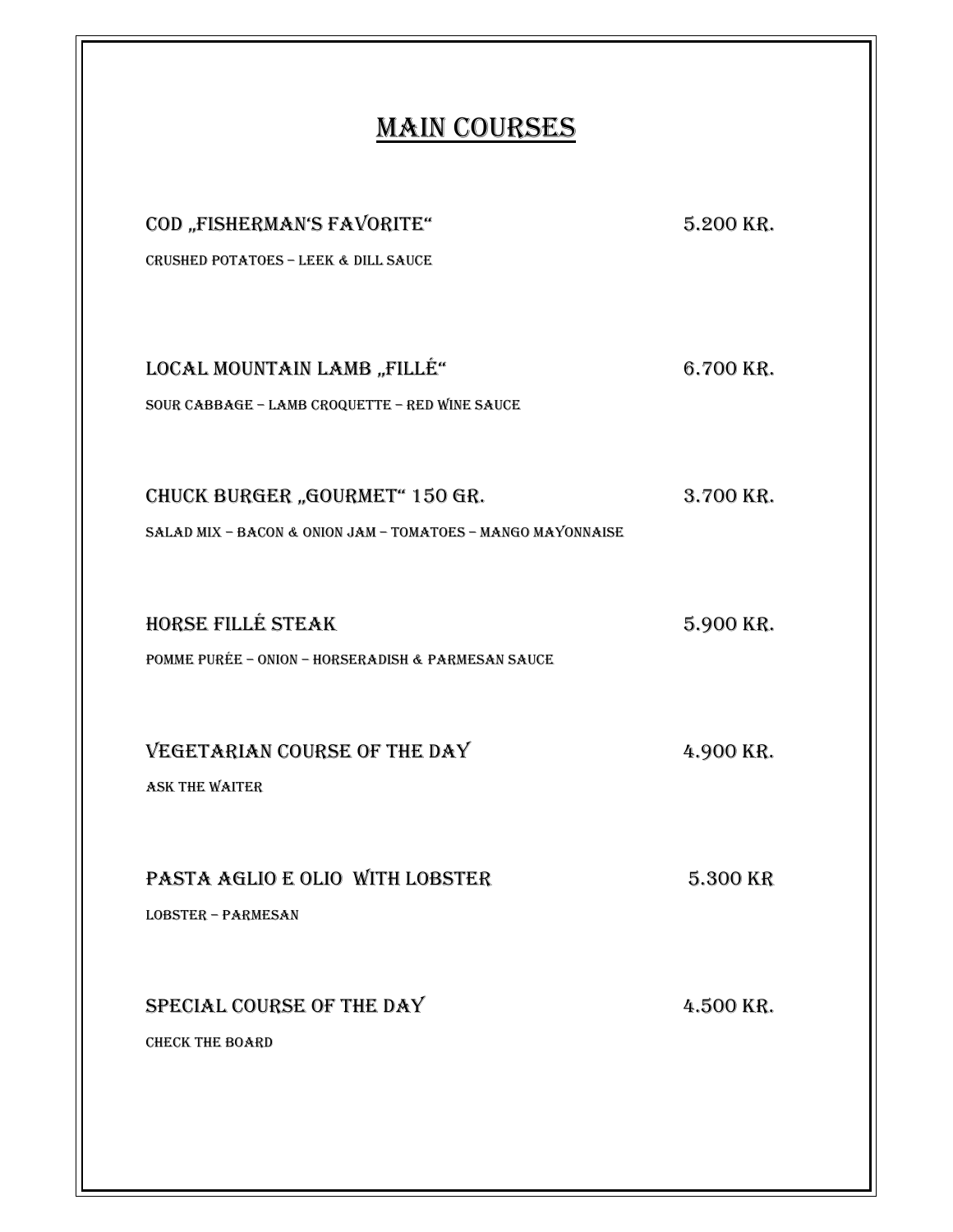## **DESSERTS**

RHUBARB PIE "ANNA'S CLASSIC" 1.800 KR.

RHUBARB FROM THE GARDEN – CHOCOLATE TOPPING – ICELANDIC ICECREAM

ICECREAM 1.600 KR.

CHOCOLATE – FRUITS – CRUMBLES

HOMEMADE CHOCOLATE MOUSSE 1.800 KR.

DARK CHOCOLATE – PEARL BARLEY – WHITE CHOCOLATE ''TEXTURES''

SKYR PANNACOTTA 1.800 KR.

SKYR – FRUITS – CRUMBLES – WHIPPED CREAM